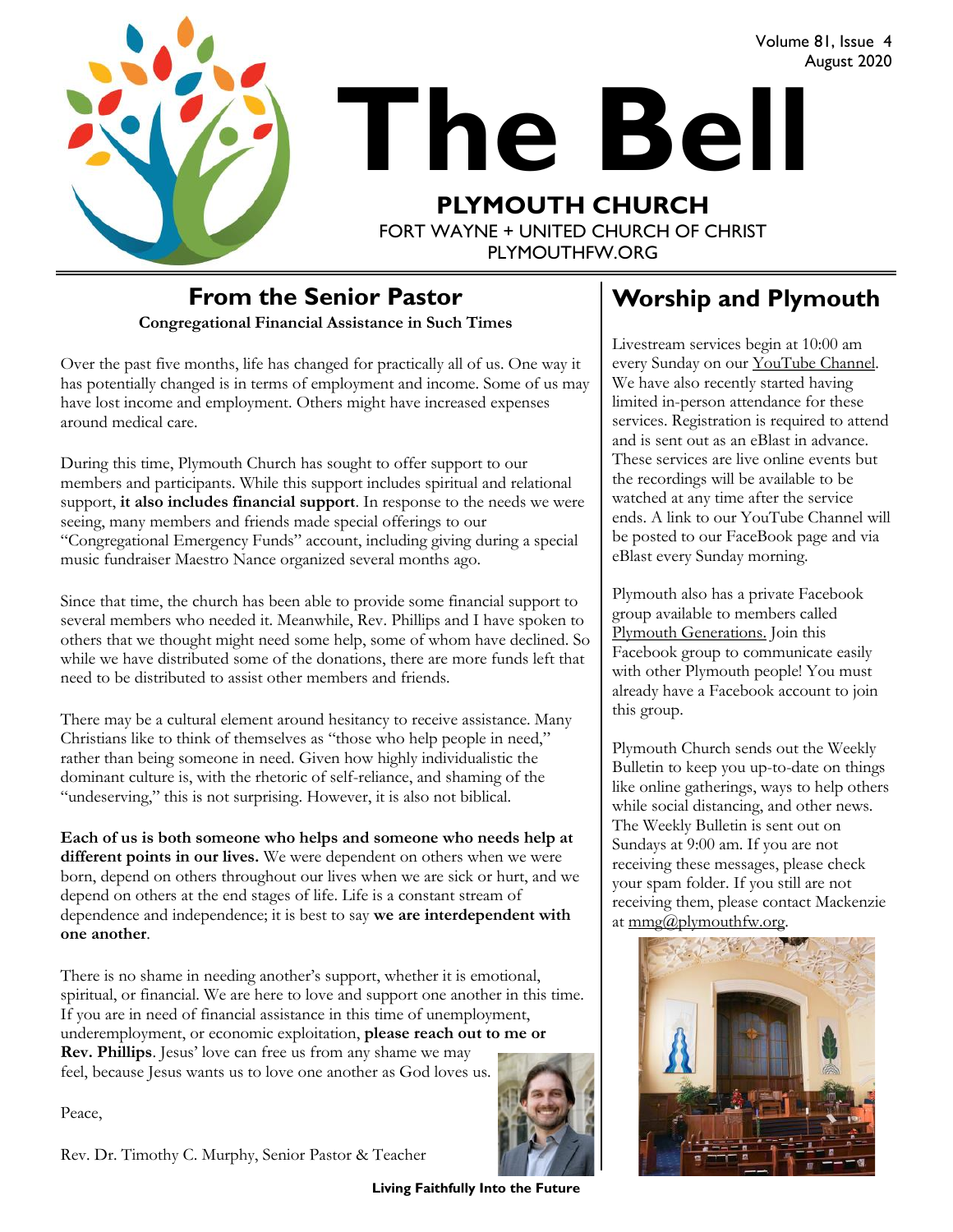#### **Peace & Justice Committee**

August is the month for the Peace & Justice Committee annual retreat in which we brainstorm and plan our focus for the next year. Although Covid-19 has prevented us from following through with many of the issues we wanted to work on this past year, we know that there are many social justice issues in which we can participate to bring about change.

The Peace & Justice Committee is a very small group with a very large mission. What has become apparent is that we need a project that brings the congregation together - perhaps a longterm project - but one where visible change is evident. Plymouth has so many causes we support as a church, and even more that we as individuals are involved in. Imagine the power of a united congregation behind a project and what that would look like!

So we are asking for anyone interested in getting involved at the next PJ meeting on Thursday, September 17, at 5:30 via Zoom, using meeting ID 863 430 8357.

No dues, membership fees, or signed contract required, however, we won't complain if you decide to join the committee. Hope to see you soon.

Jan Evrard

#### **Search Task Force – Associate Pastor**

With the retirement announcement of Rev. Ruth Phillips, Plymouth Church has formed a Search Task Force for our next Associate Pastor. Its members are: Roger Eversole, Linda Hite, Dee Hoffman, Kristen Miller, Kyle Miller, Sandy Moliere, Chris Randolph, Bill Vrabel, and Beth Walker. Please pray for them as they begin this important work and look for updates from them as the process moves forward!

#### **Plymouth People In Our Prayers**

Dawn Apang, Archer Family, Mariellen Beitman, Trevor Burns, Carleen Carteaux, Natasha Chemey, Wayne Clouse, Dick Conklin, Kris Conner, David Cornwell, Wendy Crispell, Brad Crowder, Hartman Family, Joan Hartwig, Stan Holdeman, Susan Jarvis, Kris Jensen, Nancy Jordan, Diane Lasley, Ginny Laudadio, Brian Laurenz, Joan Lipscomb, Sheldon Lockwood, Bob Miles, Jim Nelson, Carol Patterson, Bonnie Pennock, Mike Popp, Tina Puitz, Noel Resor, Anne Rowland, Rick Schilb, Patrizia Saladini-Stark, Jacqueline Sanders, Barbara Senn, John Shannon, Isabelle Shockney, Johanna Smith, Gordon Walter, Chris Week

**New Life** is welcomed in the birth of Anderson Joseph Escosa, July 20, Louisvilloe, KY, to proud parents Sara Beth and John Briscoe Escosa III, and big brother J. Briscoe Escosa IV. Delighted grandparents are Linda and John Briscoe Escosa II.

**New Life** is welcomed in the birth of Simon Joseph Western, August 11, to proud parents Mariah and Bryce Western.

**Sympathy** is extended to Joyce Augspurger on the death of her husband, Fred Augspurger, 84, on July 11, Fort Wayne, IN.

**Sympathy** is extended to Vicki Kruse and family, on the tragic death of her great nephew Taylor Chavez, age 18, on July 18, Wichita, KS. Taylor died from injuries sustained when he was hit by a drunk driver. His parents generously consented for his organs to be donated to give life to others. He would have entered Kansas State University as a freshman this fall.

**Sympathy** extended to family and friends on the death of Alice Cline, July 25.

**Sympathy** is extended to Lois Steere and family on the sudden, unexpected death of her son, Brent Berger, age 61, August 5.

**Sympathy** is extended to Brian Hartman and family on the death of his brother, Mark Hartman, age 54, August 17.

#### **During the month of August, we pray for Vincent Village and Associated Churches (Baby's Closet, Food Bank), whose work is supported, in part, through Plymouth Benevolence.**

#### **Plymouth Donations**

If you feel the call to donate to Plymouth during this time of uncertainty, please consider using our online method by using your smart phone's barcode scanner. This QR Code/Scanner tag will take you to

the Plymouth donation page, or you can click [here.](https://www.eservicepayments.com/cgi-bin/Vanco_ver3.vps?appver3=wWsk24ZWJSTZKsGd1RMKlg0BDvsSG3VIWQCPJNNxD8upkiY7JlDavDsozUE7KG0nFx2NSo8LdUKGuGuF396vbVaiPstRo5nGq-DzvnYb662XHubq5Z7ap5JVmPErc4ZeYHCKCZhESjGNQmZ5B-6dx2HOd3DsUXzGmTYEh8VU7JU=&ver=3) To scan this QR code, open the camera on your device and hover over the QR code. Once your camera focuses on the code, an option to follow the link will appear. You can also download a QR scanner app! Use this secure and confidential link to support Plymouth Church's ministry and mission! Your gift helps advance the local and global outreach of Plymouth benevolence.

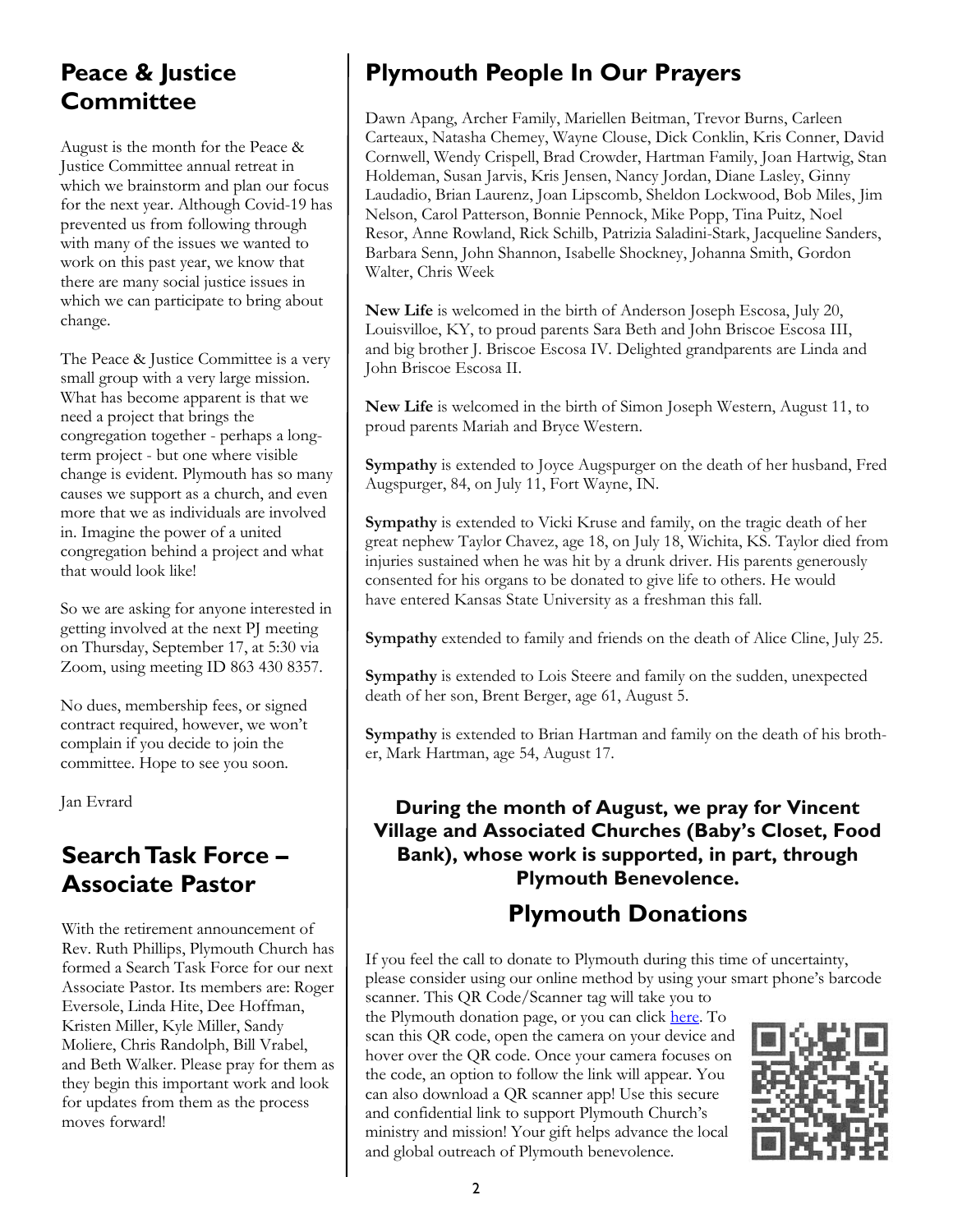## **Advance Care Planning Webinar**

#### **October 11, 2020, 11:30 am to 1:30 pm**

Have you talked with your loved ones about your healthcare choices in the event you cannot speak for yourself? The Advance Care Planning webinar on October 11 is prime time to get motivated and to be informed of your options.



Rather than a fear of dying, most of us live with a fear of being trapped in our body in dependence and disability. If not able to communicate coherently, clearly, decisively on our own behalf, we need an advocate. We also care enough for our loved ones that we want to protect them from such an outcome.

So, have you talked with your loved ones about your healthcare choices? Have you named one person to be your voice, to speak on your behalf? Your healthcare representative is a person you trust to tell medical professionals what you do and do not want regarding medical interventions.

The Advance Care Planning (ACP) staff team at Parkview Regional Medical Center (PRMC) will lead this FREE webinar. We are offering this as an outgrowth of other discussions held at Plymouth in past years. It is sponsored by our new Kairos Visitation Team.

To register please email me at [rep@plymouthfw.org](mailto:rep@plymouthfw.org) by October 4. Names and emails of those wishing to attend will be sent to ACP staff. Prior to the webinar you will receive an emailed packet of information from PRMC.

Be well,

Rev. Ruth E. Phillips, Associate Pastor

# **Advance Care Planning:** It's About the Conversation

What if a sudden illness or injury left you unable to speak for yourself?

Who would you want to speak for you?

What would you want them to know about your values and wishes?

#### Advance care planning is a process that helps you:

- think about your health care values and goals;
- consider health care choices you may have to make in the future;
- talk about your choices with your doctor and your loved ones; and
- make a written plan for the future (advance directive).

Join us in thought-provoking conversation to help make your wishes known. Learn vocabulary, reflect on your values, choose a healthcare agent, explore goals for treatment, and take the first steps toward completing an advance directive.



Adapted from materials developed by Respecting Choices® ©Copyright 2011-2015 RC 1127\_FSSumm&FollUp\_v6.15 All rights reserved. Gundersen Lutheran Medical Foundation, Inc.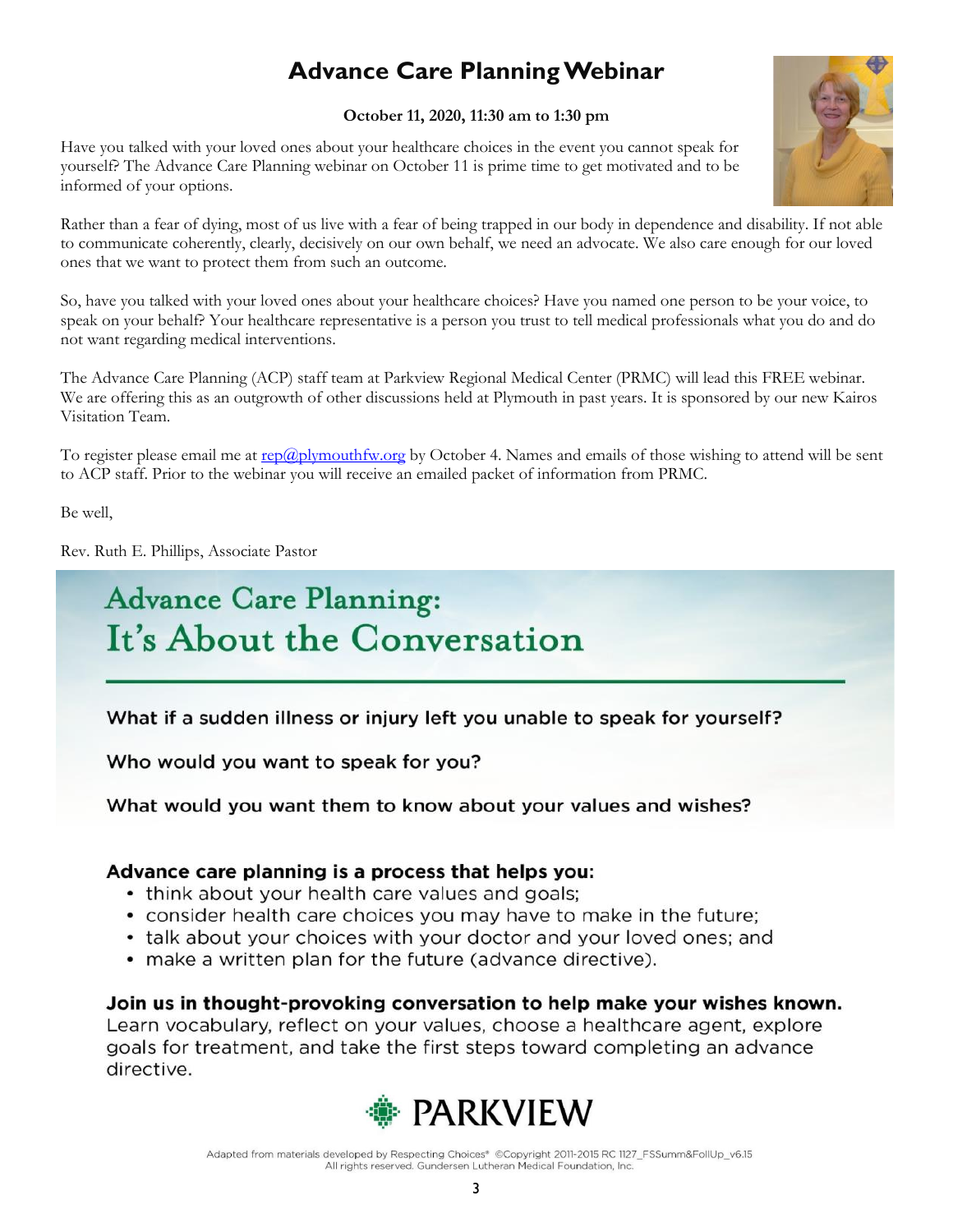#### **Children's Choir**

The Children's Choir (parents are welcome and encouraged to participate as well!) will be meeting for socially distanced songs and activities in the Shedd Park area on the west side of the church on Wednesdays from 5:30 pm to 6:00 pm. Alternate accommodations will be determined as weather permits, and as we move from Summer and Fall into Winter. While this won't be a "rehearsal" in the sense that we're all used to, it will be an opportunity to come together, make some music, socialize, and maybe even snap a quick picture or video that we can send out to the congregation on Sunday morning.

Contact Phil Slane at [philip.m.slane@gmail.com](mailto:philip.m.slane@gmail.com) if you are interested and able to participate.

#### **Bell Ensemble**

The current plan will have the bells rehearsing in the Folsom Room for 30 minutes from 6:15 pm to 6:45 pm on Wednesdays. We have chosen the Folsom Room so that we can socially distance while wearing masks. Depending on who is comfortable with the plan we visualize 2 people per table. For worship we are working out a plan to record our anthem for Sunday broadcast.

Contact Timothy Cunningham at [timocunningham@yahoo.com](mailto:timocunningham@yahoo.com) if you are interested and able to participate.



J. Mark McVey concert on July 22, 2020

## **From the Music Director**

You may be wondering if there will be music activities on Wednesdays and Sundays this fall. Well, I am happy to inform you that we WILL have music activities this fall, but in new and different ways in order to maintain safety during the pandemic.

Activities will vary, some Live Stream, some Zoom and a few select moments actually in the church house (of course, we will wear masks and be socially distanced and activities will take place within a short time frame to maintain safety).

Starting Wednesday, September 2 we will begin regular music activities for Children, Handbells and Adults following the schedule below. We will maintain this schedule through October 28. After October, we will re-evaluate and issue a new schedule.

#### **Wednesday Night Live Music Schedule (September 2 - October 28)**

5:30-6:00 pm Children's Choir - Shedd Park 6:15-6:45 pm Handbells - Folsom Room 7:00-7:30 pm Sanctuary Singers - Music Room/Zoom

The Music Ministry staff looks forward to working with you to keeping the music flowing from Plymouth Church!

Robert Nance, Director of Music Phil Slane, Associate Tim Cunningham, Associate



#### **Sanctuary Singers**

Choir practice will be from 7:00 pm to 7:30 pm on Wednesdays. A few select singers will join Robert Nance in the Folsom Room to help with a Zoom Choir Rehearsal. Sanctuary Singers will log into a regularly scheduled Zoom Meeting from the Music Room to learn music that we will schedule to record at the church at some future date. The plan would be to find a safe and secure way to record an anthem for morning worship. Details will be shared with the choir at their first rehearsal. PLEASE NOTE: Sanctuary Singers first rehearsal via Zoom will take place on September 9 due to the Music Series Concert that is scheduled for Wednesday, September 2 at 7:00 pm.

Contact Robert Nance at [robert@maestronance.com](mailto:robert@maestronance.com) if you are interested and able to participate.

#### **Two Friends, Two Keyboards, Too Fun!**

Join Plymouth in person and online for this fun performance on September 2 at 7:00 pm! With four hands, twenty fingers, two keyboards and one hundred seventy-six keys, pianists Robert Nance and Jonathan Young perform music from Bach to Pop. Audiences will delight in these two entertainers as they perform virtuosic standards as well as arrangements of popular musicals and songs, all on Plymouth's Steinway grand pianos.

Click [here](https://www.eventbrite.com/e/two-friends-two-keyboards-too-fun-tickets-111237193440) to register to attend this event in person or check out our [YouTube](youtube.com/plymouthchurchfw)  [Channel](youtube.com/plymouthchurchfw) to view the livestream!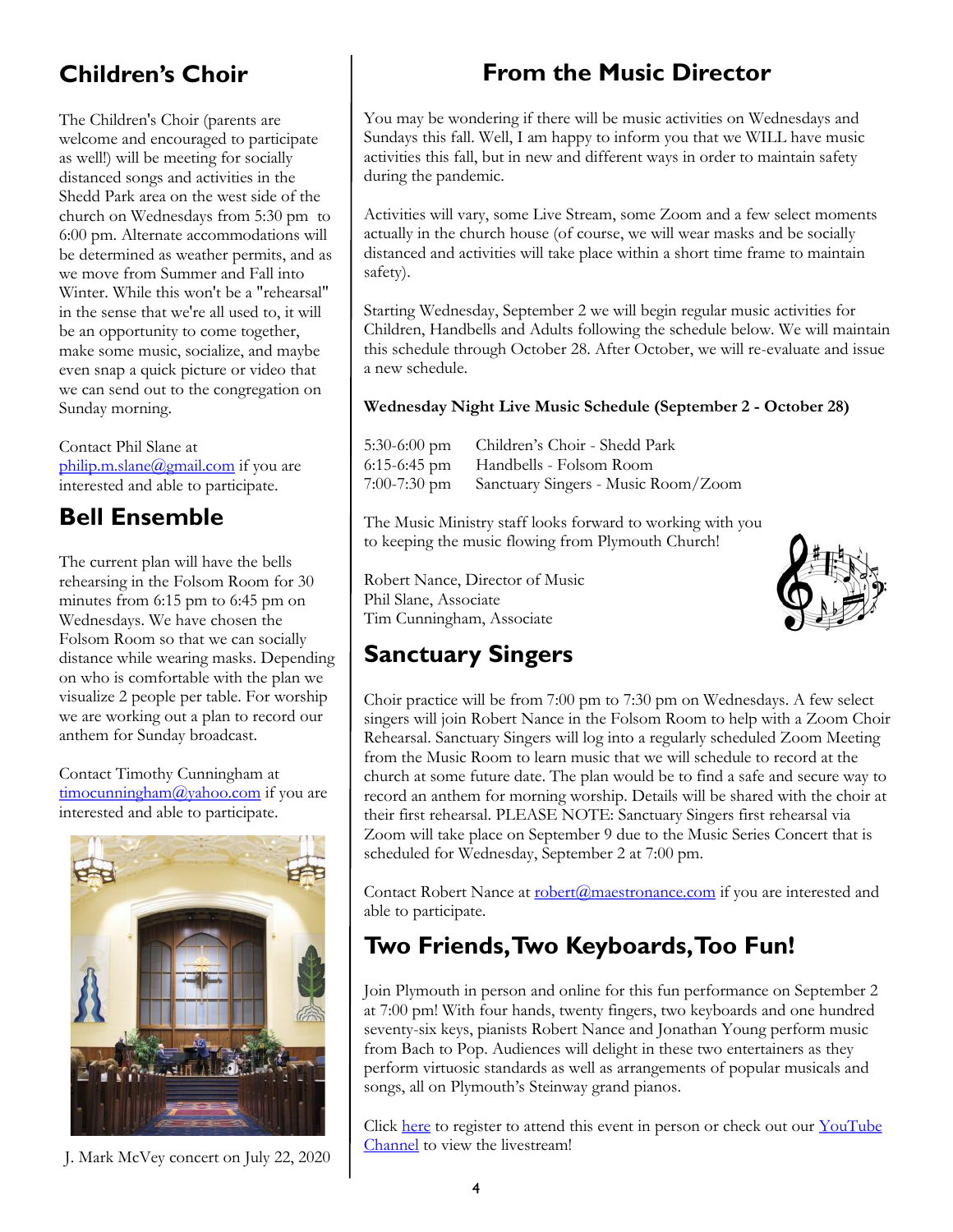#### **Kickoff Sunday Gathering at Swinney Park**

Families with children or youth at home are invited to Swinney Park at 11:30 am on Sunday, September 13!

At the park, safely spaced, we'll join together for 20 minutes of all-ages worship. After worship, we'll pass out storytelling & worship supplies for each family to use at home. Those who are comfortable doing so are welcome to bring a sack lunch and stick around after worship for food & fellowship. Swinney Park is generally quiet on Sunday mornings. We have reserved the pavilion and the park also has a playground and public restrooms.

#### **Volunteers Needed**

Sunday School volunteers look a lot different this year! Currently we are looking for readers to video bedtime stories to post on Facebook and artists to help create our storytelling materials. These materials include illustrations of stories that can be copied and sent home, and figures of biblical characters and props made from wood, clay, or fabric. Please contact Katie at [kjwatson4@gmail.com](mailto:kjwatson4@gmail.com) if you would like to help out!

#### **Plymouth Office**

If you have a need to visit the office, we'd love to see you. Remember to schedule an appointment at least 24 hours in advance. No one is at the front desk, so please



arrive on time so a staff member is available to greet you and unlock the door. Please wait at the Berry Street entrance and be prepared to sanitize, sign -in, and wear a mask. Please contact Tina Puitz at  $\text{tmp}(a)$  plymouth fw.org or Mackenzie Giganti at  $\text{mmg}(a)$  plymouth fw.org to make an appointment. Thank you.

## **Camp Plymouth Wraps Up**

Over the summer, Camp Plymouth offered 8 weeks of camp activities for families. Camp Plymouth's goal was to support parents and have fun with kids throughout this strange summer. We offered programming through online activity ideas, videos of stories and information, weekly Zoom online gatherings, mailed packets of activities for



kids, and in-person check-in activities throughout the summer. Each family participated in different ways—but through all the channels combined Camp Plymouth reached over 30 families, and over a dozen of those families were not from our congregation.

Camp Plymouth was made possible by a village of adult and youth volunteers. Special thanks to Kara Jaurigue for gathering with our youth group counselors each week to encourage their participation. Throughout the summer, the following volunteers created videos or helped out at our online gatherings: Allyn Beifus, Heather Brakeen, Amy Coulter, Julie Davidson, Jan Gibson, Emily Grim, Robin Grimm, Ann Filler, Andrew Jaurigue, Elyse Jaurigue, Maggie Jordan, Spencer Jordan (and their cousin Issac), Linda Kerr, Vicki Kruse, Kyra Mendenhall, Jane Meredith, Kristen Miller, Candace Murphy, Timothy Murphy, Claire Roney, Tessa Springer, Christer Watson, Toby Watson, and Audrey Velagapudi. Thank you to each of you for being a part of Camp Plymouth!

#### **Sunday School Plans in a Pandemic**

This fall, our Sunday school structure will look quite different. We will not be holding classes together, and with many of our kids doing e-learning through school, we will not be trying to recreate the classroom experience online. Instead, we will be focusing on what families need during this strange time connection, worship, and practice connecting our current stories with God's big story.

For connection and worship, we hope to meet outdoors once a month. Families with children and youth are welcome at these gatherings. To reduce our risk of spreading COVID-19 in large groups, folks without children at home are encouraged to follow along with photos & videos of these gatherings online.

Instead of working our way through a weekly curriculum, this year we will be focusing on 6 main stories. We will introduce these stories at our outdoor gatherings and will emphasize the common themes between the old stories and our challenges today. Each family will receive a set of storytelling supplies so they can continue exploring the story at home.

While we will not have weekly gatherings, keep an eye on Plymouth Generations on Facebook for additional videos that dive deeper into our main stories, and for bedtime books presented by guest readers.

If you are unable to attend the in-person gatherings, the stories will also be available online. Please contact Katie at [kjwatson4@gmail.com](mailto:kjwatson4@gmail.com) if you would like her to bring your family a set of the storytelling supplies.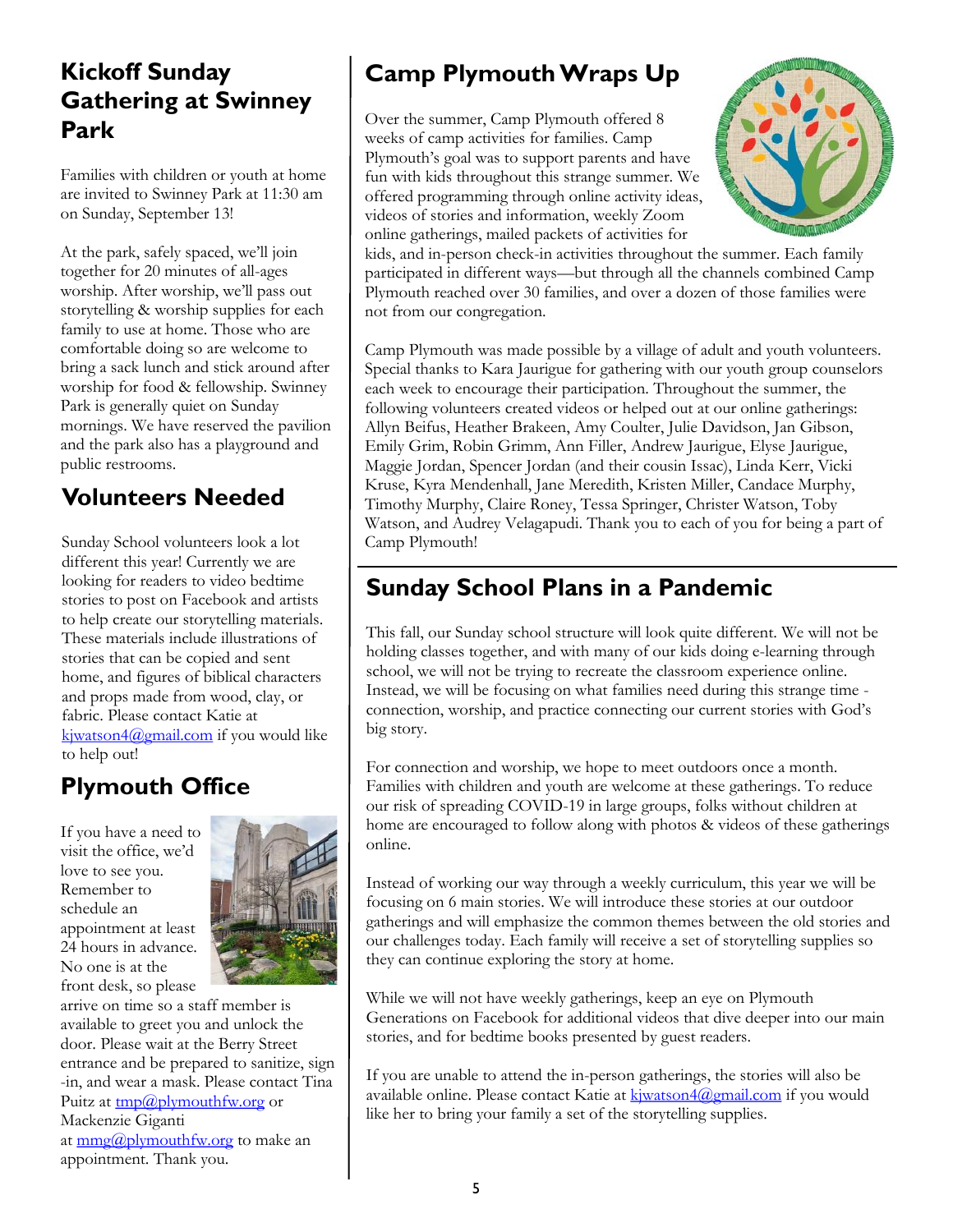#### **Call to Action: No Excuse Mail-In Voting**

Indiana remains one of only a few states that does not consider concerns about COVID-19 a valid excuse for absentee voting. We need to have no excuse mailin ballots for Indiana voters. Planning and the allocating of resources to keep Indiana voters safe while voting should be done now. Please contact Governor Eric Holcomb [https://www.in.gov/](https://www.in.gov/gov/2752.htm) [gov/2752.htm,](https://www.in.gov/gov/2752.htm) 206 State House, Indianapolis, IN 46204, and Connie Lawson, [https://www.in.gov/](https://www.in.gov/sos/2341.htm) [sos/2341.htm,](https://www.in.gov/sos/2341.htm) 317-232-6531, 201 State House, Indianapolis, IN 46204 telling them you want No Excuse Absentee voting available for the November Election. It is imperative to urge both of these folks to act since they are dragging their heels on implementing the necessary plans.

For those currently eligible to vote by mail, click here and select the "Apply Online/Get Forms" button under VOTE BY MAIL in the center of the web page. This web page includes other resources such as online voting registration, the option to check your voting status, and poll location details.

A link with these instructions is also available on the Plymouth website at [plymouthfw.org/service-opportunities.](plymouthfw.org/service-opportunities)

#### **Christian Education Board Survey**

Plymouth's Christian Education Board is looking for ways to make it easier for us to stay connected during this time of social distancing. To better understand the needs of our membership, we have created a short survey that can be filled out online. You can access the survey by clicking [here](https://plymouthchurch.shelbynextchms.com/external/form/85434c88-04f1-4ba8-a3c6-9b8e947b7f3d) or on the image below.



## **Growing Hope Globally**



Growing Hope's goal is to assist people in developing nations to become more food secure and independent. It engages in a number of efforts, such as building water storage facilities,

developing new seeds, and improving farming techniques—which can lead to increased opportunities for surplus crops to reach local markets. During COVID-19, we have found that the ability to readily wash one's hands is extremely important. According to the World Health Organization and UNICEF, "Worldwide, three billion people - 40% of the global population lack basic facilities to wash their hands with soap and water at home." These opportunities increase money available to the family and potential for an improved quality of life. More important is the commitment to "pass it forward."

Plymouth's generosity to Growing Hope has directly improved the lives of over a million people by moving them from subsistence to surplus agriculture. Plymouth's Global Mission Covenant calls us to support programs such as Growing Hope that impact the lives of our sisters and brothers globally.

#### **Absentee Ballots**

If you want to vote absentee, send in your request as soon as possible at least before September 18. Do not wait until October as the post office may not be able to get it to you in time to vote.

To request your absentee ballot from the Allen County Elections board: www.allencounty.us/electionboard/1224. This ballot request will need to be downloaded, printed, filled out and returned by mail or email. If you do not have a printer most branch libraries will print it for you or you can call the Election Board at 449-7329 to have them send you a request form. They may also take your request over the phone. You may also be able to fill it out and send it online.

You may also request your ballot online at<indianavoters.in.gov> selecting Visit My Portal and after filling your identification information selecting Vote by Mail under the question 'Do you want to apply for an absentee ballot?'. You will be guided through the on-line request procedure.

The following reasons for voting by mail for the General election:

- Are at least 65 years old.
- Expect to be absent from the county on Election Day.
- Are confined to your home or a hospital on Election Day by illness or injury.
- Are caring for someone confined to their home.
- Are scheduled to work the entire 12 hours the polls are open.
- Do not have transportation to the polls.
- You have a disability.
- You are in the military or are a public service officer.

All available excuses for an absentee ballot can be found on the request form.

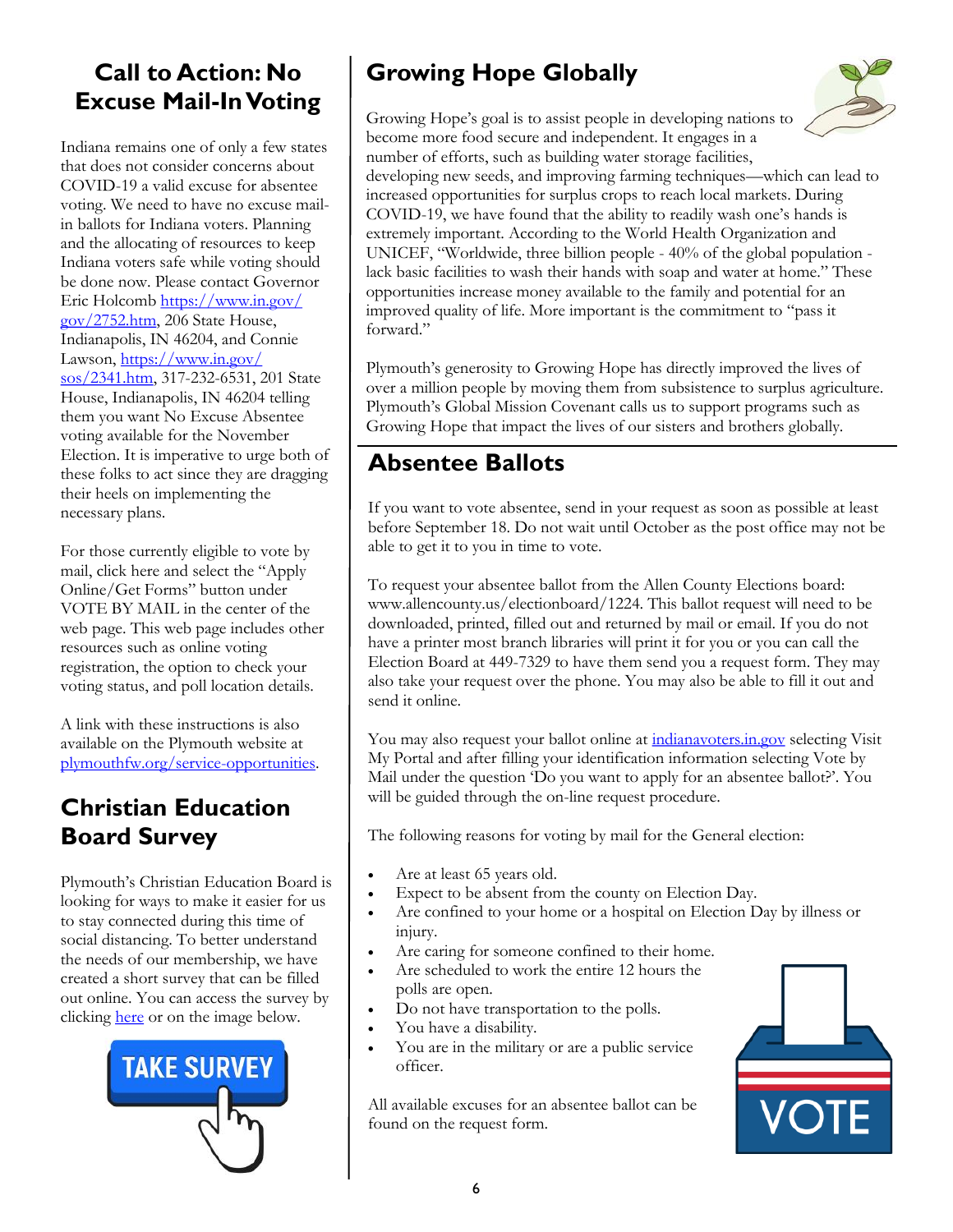#### **Oxford Community Association**

Oxford Community Association began in November of 1972, when a group of property owners came together under the leadership of Josephine Williams. Early meetings were held at Steve's House of Wigs at 1434 Oxford Street, as well as the Union building at 3422 Robinwood Drive. In June of 1973, the Weisser Park Association joined with OCA, and the current boundaries were established. These boundary lines extend from Pontiac Street to the north, Rudisill Blvd. to the south, S. Anthony Blvd. to the east, and Lafayette Street to the west.



In November of 1976, the building at 1421 Oxford Street was acquired by Neighborhood Care for use as a center for the Oxford Community Association, with OCA only being responsible for the utilities. The first meeting was held in the building in March of 1977.



Oxford Community Association was incorporated in 1977 and became a 501(c)3 non-profit organization in 1985. Fort Wayne relinquished ownership of the building at 1421 Oxford, making it the first and only association to own their building. It still holds this record.

OCA has worked through the years for increased lighting on streets and alleys, increased safety and cleanliness in the neighborhoods, and support for businesses that better the community. However, use of the building has not really lived up to it's potential, and has fallen into disrepair through the years.

This was until Diane Rogers became involved in the organization 2 years ago and became trustee of the building. Since then, they have had renters in the upstairs apartment who bring income to keep the building running, but there is so much more to do.

The building is quite large and contains a full kitchen, but needs new heating/air, plumbing and electrical work. They have received a quote around \$60,000 to get this accomplished and have already connected with other groups who have donated services and materials.

This building belongs to the community and OCA has a vision that they want everyone in the southeast side of Fort Wayne to see also. There is office space as well as a meeting hall for special events, community outreach, fitness classes – the list goes on. But there are many neighbors who are not members of the association, \$25 per year, and many who don't even know anything about the building at 1421 Oxford. For this reason, they have been creating awareness of OCA, through carwashes



all summer at the building, and asking folks to become members. There will be several members who will walk the neighborhood in the near future to continue this push. However, they can't do this alone and can definitely use help.



I became involved personally with OCA after getting to know Diane Rogers though Faith in Indiana, and I saw her passion to make this association and the people and power structure that could make real change. I wanted to help and work alongside them in order to see their vision and power come to fruition in ways they were happy to accept. I have attended Southeast Area Partnership meetings and learned about an area of the city that many people ignore. Most importantly, I can be the only little old white lady on Oxford Street on a Saturday afternoon washing cars with friends and people I just met; people I would not have otherwise gotten to know.

So, this has been an introduction to what I hope can be a partnership between Plymouth and Oxford Community Association. However, I know this is not the

best of times to try to meet new people, so take some time to look at their website at <u>[oxfordcommunityassociation.org](https://oxfordcommunityassociation.org/)</u> and start following them on Facebook.

#### Jan Evrard